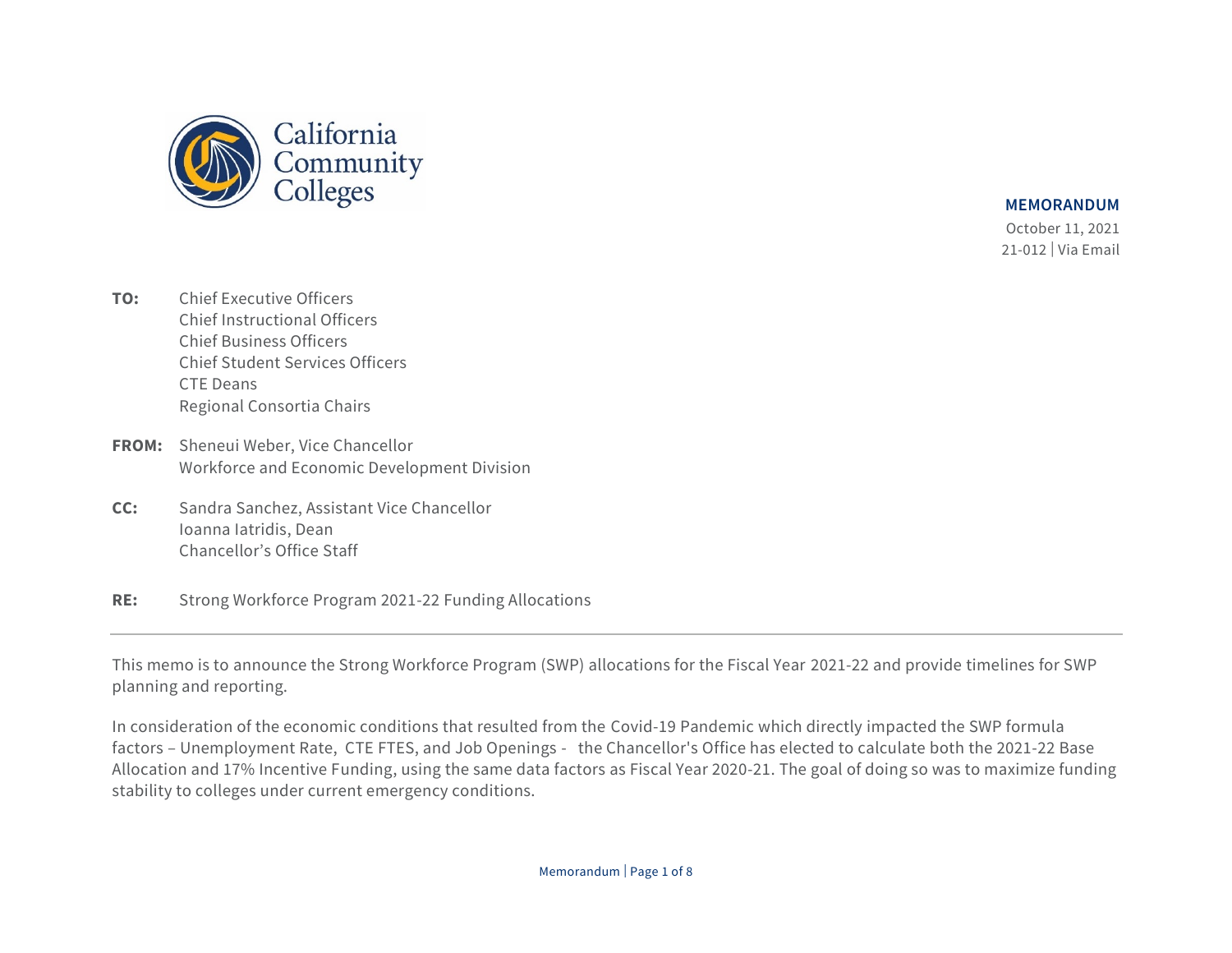

October 11, 2021 21-012 | Via Email

Please note that the \$40 million increase to the SWP for FY 21-22 is NOT included in the allocation in this memo. The allocations of those funds is still under review and allocations to regions and colleges will be announced once approved by the Department of Finance.

### **2021-22 Program Planning and Reporting**

The Strong Workforce Program plans for allocation year 2021-22 must be **submitted and certified in NOVA by October 31, 2021 by 5pm**. Please ensure that your local plans approval process is completed by the above deadline.

Colleges will have 24 months to expend 2021-22 allocation dollars and are expected to report their expenditures for the 2021-22 allocation on the following dates:

- FY 2021-22 Q1 and Q2 February 15, 2022
- FY 2021-22 Q3 and Q4 November 15, 2022
- FY 2022-23 Q1 and Q2 February 15, 2022
- FY 2022-23 Q3 and Q4 November 15, 2022

Colleges should have received an advance of their allocated funds for both base and 17% incentive via the Advanced Apportionment distributed on July 7, 2021.

### **Reminder on Hold Back of Funds**

- 1. Beginning with FY 22-23 allocations, please be reminded that the Chancellor's Office will begin holding back funds allocated to colleges/districts or regions that are as of September 30, 2022, underspent by 50% or more of prior round allocations.
- 2. For colleges/districts who have not budgeted their full 2020-21 allocation in NOVA by October 31, 2021, distribution of their full 2021-22 allocation may be delayed.
- 3. Colleges/Districts that have fully budgeted both program years (2020-21 and 2021-22) by October 31, 2021 and approved by their monitor by November 30, 2021 can expect to receive their full allocation reflected in P1 of the apportionment process in February 2022.

For additional information regarding hold back of funds, please see [the Chancellor's Office's](https://www.cccco.edu/-/media/CCCCO-Website/Files/Workforce-and-Economic-Development/WEDD-Memo/swp-wedd-memo-close-out-of-1st-4-yr-cycle-final142021-a11y.pdf) January 5, 2021 memo.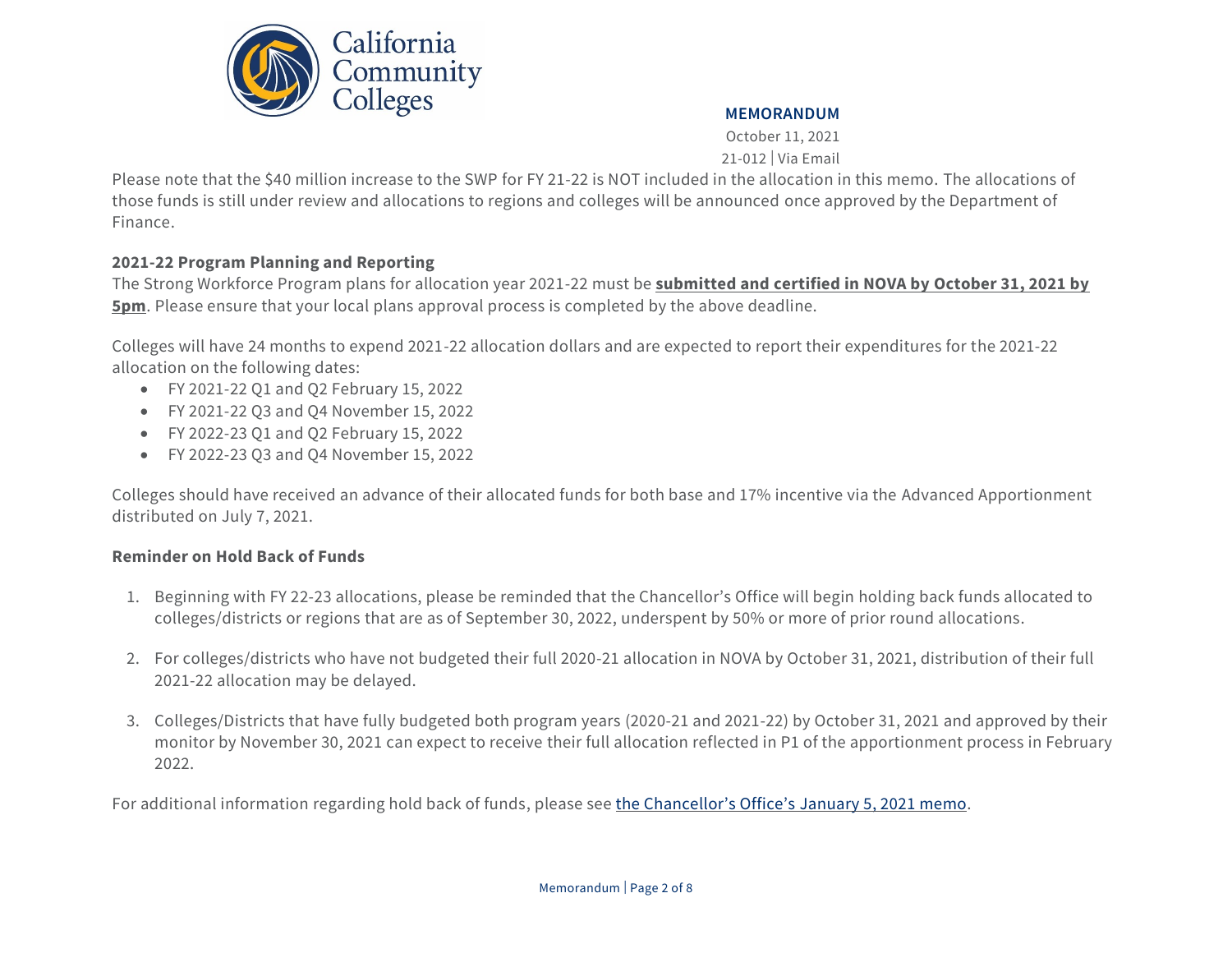

October 11, 2021 21-012 | Via Email

### **FY 2021-22 Allocation Tables**

Please see the following Appendices for funding FY 21-22 allocations.

Appendix A – SWP Local Base Allocations

Appendix B – SWP Local 17% Incentive Funding Allocations

Appendix C – SWP Regional Base and SWP Regional 17% Incentive Funding Allocations

Should you have any questions regarding the allocations, please contact your Strong Workforce Program Monitor or send an email to [strongworkforcehelpdesk@cccco.edu.](mailto:strongworkforcehelpdesk@cccco.edu)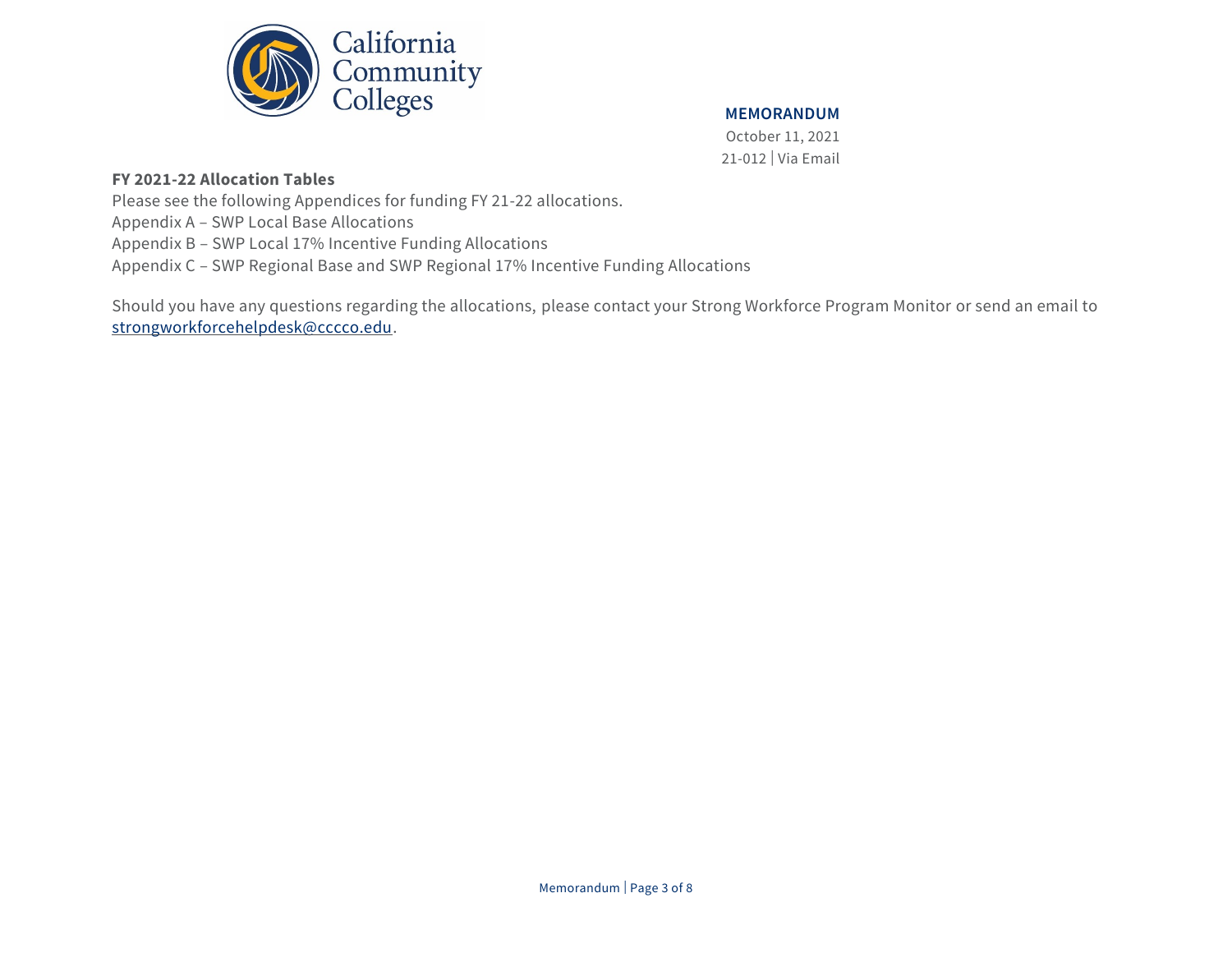

October 11, 2021 21-012 | Via Email

#### **Appendix A: 2021-22 SWP Local Base Allocations**

| <b>District</b>       | <b>District</b><br><b>Allocation</b> | <b>District</b>        | <b>District</b><br><b>Allocation</b> | <b>District</b>        | <b>District</b><br><b>Allocation</b> | <b>District</b>           | <b>District</b><br><b>Allocation</b> |
|-----------------------|--------------------------------------|------------------------|--------------------------------------|------------------------|--------------------------------------|---------------------------|--------------------------------------|
|                       |                                      |                        |                                      |                        |                                      |                           |                                      |
| Allan Hancock         | \$1,073,757                          | Grossmont-<br>Cuyamaca | \$1,361,238                          | Ohlone                 | \$648,906                            | Santa Monica              | \$879,088                            |
| Antelope Valley       | \$1,608,273                          | Hartnell               | \$1,084,139                          | Palo Verde             | \$176,249                            | Sequoias                  | \$1,456,621                          |
| <b>Barstow</b>        | \$178,874                            | Imperial               | \$1,257,432                          | Palomar                | \$1,966,749                          | Shasta-Tehama-<br>Trinity | \$2,165,933                          |
| <b>Butte-Glenn</b>    | \$2,536,722                          | Kern                   | \$3,726,662                          | Pasadena Area          | \$1,082,237                          | Sierra Joint              | \$1,643,723                          |
| Cabrillo              | \$1,008,418                          | Lake Tahoe             | \$216,115                            | Peralta                | \$1,895,193                          | Siskiyou Joint            | \$466,947                            |
| Cerritos              | \$1,213,859                          | Lassen                 | \$263,609                            | Rancho Santiago        | \$2,677,883                          | Solano                    | \$1,098,223                          |
| Chabot-Las<br>Positas | \$1,664,515                          | Long Beach             | \$1,188,536                          | Redwoods               | \$1,289,560                          | Sonoma County             | \$1,761,099                          |
| Chaffey               | \$1,845,228                          | Los Angeles            | \$9,304,135                          | Rio Hondo              | \$946,890                            | South Orange              |                                      |
|                       |                                      | Los Rios               |                                      | Riverside              | \$2,980,683                          | County                    | \$2,370,914                          |
| Citrus                | \$648,530                            |                        | \$6,615,026                          | San Bernardino         | \$1,832,794                          | Southwestern              | \$1,532,640                          |
| Coast                 | \$2,399,647                          | Marin                  | \$482,401                            | San Diego              | \$3,730,632                          | <b>State Center</b>       | \$4,290,256                          |
| Compton               | \$472,487                            | Mendocino-Lake         | \$750,101                            | San Francisco          |                                      | Ventura County            | \$2,813,773                          |
| Contra Costa          | \$2,810,444                          | Merced                 | \$1,077,028                          | San Joaquin            | \$2,177,861                          | Victor Valley             | \$1,070,178                          |
| Copper Mountain       | \$154,970                            | MiraCosta              | \$962,903                            | Delta                  | \$2,309,360                          | West Hills                | \$537,231                            |
| Desert                | \$1,257,406                          | Monterey<br>Peninsula  | \$625,944                            | San Jose-<br>Evergreen | \$2,026,629                          | West Kern                 | \$182,917                            |
| El Camino             | \$1,193,742                          | Mt. San Antonio        |                                      | San Luis Obispo        |                                      | West Valley-              |                                      |
| Feather River         | \$354,268                            |                        | \$1,924,391                          | County                 | \$941,660                            | Mission                   | \$1,166,863                          |
| Foothill-DeAnza       | \$1,839,694                          | Mt. San Jacinto        | \$1,826,405                          | San Mateo<br>County    | \$2,024,237                          | Yosemite                  | \$1,968,496                          |
|                       |                                      | Napa Valley            | \$427,918                            | Santa Barbara          | \$1,069,146                          | Yuba                      | \$1,367,720                          |
| Gavilan               | \$590,374                            | North Orange           |                                      |                        |                                      |                           |                                      |
| Glendale              | \$691,447                            | County                 | \$3,190,349                          | Santa Clarita          | \$1,423,722                          | <b>Total</b>              | \$117,800,000                        |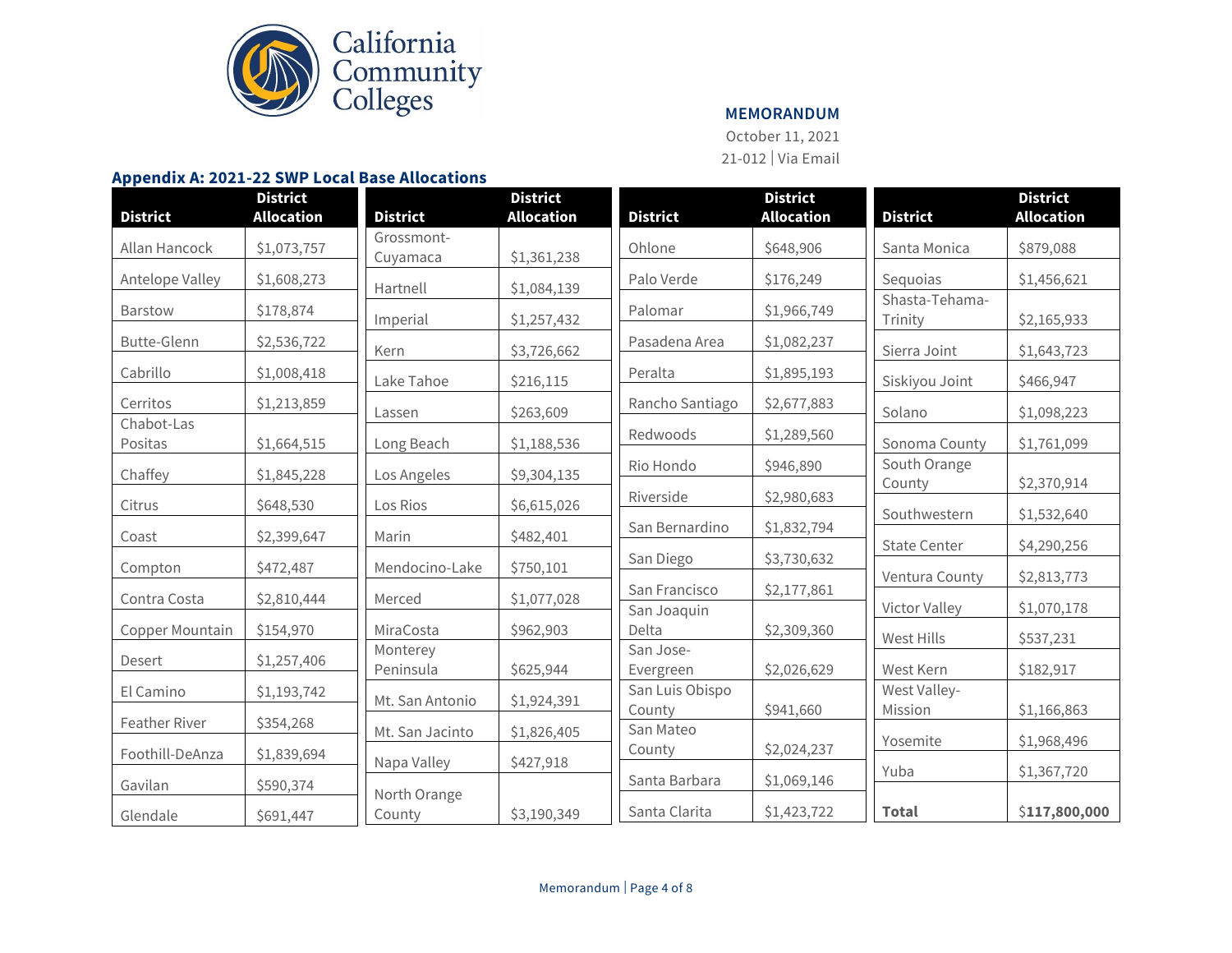# **Appendix B: 2021-22 17% Incentive Fund – SWP Local Allocations**

| <b>District / College</b> | <b>Allocation</b> |  |
|---------------------------|-------------------|--|
| Allan Hancock CCD         | \$246,275         |  |
| Antelope Valley CCD       | \$201,950         |  |
| <b>Barstow CCD</b>        | \$50,674          |  |
| <b>Butte CCD</b>          | \$249,203         |  |
| Cabrillo CCD              | \$178,963         |  |
| <b>Cerritos CCD</b>       | \$424,022         |  |
| Chaffey CCD               | \$288,607         |  |
| Citrus CCD                | \$205,759         |  |
| Compton CCD               | \$83,411          |  |
| Copper Mountain CCD       | \$28,638          |  |
| Desert CCD                | \$176,423         |  |
| El Camino CCD             | \$313,381         |  |
| <b>Feather River CCD</b>  | \$48,903          |  |
| Gavilan CCD               | \$141,951         |  |
| Glendale CCD              | \$226,331         |  |
| <b>Hartnell CCD</b>       | \$209,992         |  |
| <b>Imperial CCD</b>       | \$137,787         |  |
| Lake Tahoe CCD            | \$84,659          |  |
| Lassen CCD                | \$40,751          |  |
| Long Beach CCD            | \$306,751         |  |
| Marin CCD                 | \$58,954          |  |
| Mendocino-Lake CCD        | \$79,757          |  |
| Merced CCD                | \$216,218         |  |

**Single-College Districts (District-Level Funding Displayed)**

| District / College           | <b>Allocation</b> |  |  |
|------------------------------|-------------------|--|--|
| Mira Costa CCD               | \$192,560         |  |  |
| Monterey CCD                 | \$156,025         |  |  |
| Mt. San Antonio CCD          | \$446,655         |  |  |
| Mt. San Jacinto CCD          | \$199,186         |  |  |
| Napa Valley CCD              | \$104,569         |  |  |
| Ohlone CCD                   | \$120,231         |  |  |
| Palo Verde CCD               | \$61,952          |  |  |
| Palomar CCD                  | \$343,152         |  |  |
| Pasadena CCD                 | \$375,036         |  |  |
| Redwoods CCD                 | \$96,812          |  |  |
| Rio Hondo CCD                | \$289,682         |  |  |
| San Joaquin Delta CCD        | \$344,325         |  |  |
| San Luis Obispo CCD          | \$161,122         |  |  |
| Santa Barbara CCD            | \$289,542         |  |  |
| Santa Clarita CCD            | \$290,779         |  |  |
| Santa Monica CCD             | \$346,598         |  |  |
| Sequoias CCD                 | \$221,115         |  |  |
| Shasta-Tehama-Trinity<br>CCD | \$174,577         |  |  |
| Sierra CCD                   | \$278,676         |  |  |
| Siskiyous CCD                | \$108,781         |  |  |
| Solano CCD                   | \$161,668         |  |  |
| Sonoma CCD                   | \$400,405         |  |  |
| Southwestern CCD             | \$238,704         |  |  |
| Victor Valley CCD            | \$178,935         |  |  |
| West Kern CCD                | \$94,240          |  |  |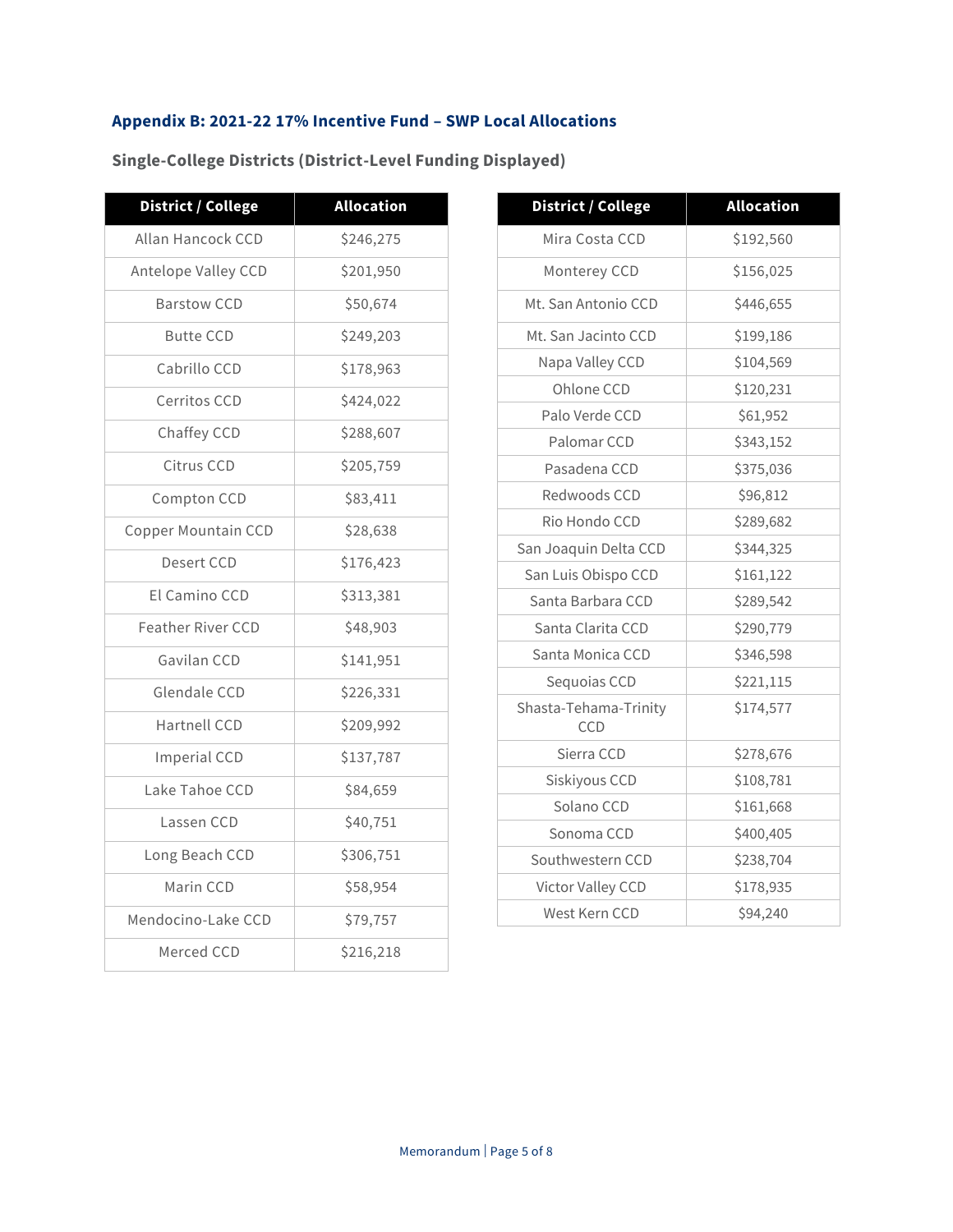

October 11, 2021 21-012 | Via Email

# **Multi-College Districts (District- and College-Level Funding Displayed)**

| <b>District / College</b>             | <b>Allocation</b> | <b>District / College</b>         | <b>Allocation</b> |
|---------------------------------------|-------------------|-----------------------------------|-------------------|
| <b>Chabot-Las Positas CCD</b>         | \$385,018         | Los Angeles City College          | \$175,974         |
| Chabot College                        | \$236,743         | Los Angeles Harbor                | \$89,457          |
| Las Positas College                   | \$148,275         | College                           |                   |
| <b>Coast CCD</b>                      | \$642,368         | Los Angeles ITV                   | \$86              |
| <b>Coastline Community</b><br>College | \$181,820         | Los Angeles Mission<br>College    | \$116,039         |
| Golden West College                   | \$168,712         | Los Angeles Pierce College        | \$212,367         |
| Orange Coast College                  | \$291,836         | Los Angeles Southwest             | \$68,709          |
| <b>Contra Costa CCD</b>               | \$484,718         | College                           |                   |
| Contra Costa College                  | \$82,949          | Los Angeles Trade-Tech<br>College | \$328,763         |
| Diablo Valley College                 | \$264,726         | Los Angeles Valley College        | \$182,284         |
| Los Medanos College                   | \$137,043         | West Los Angeles College          | \$241,017         |
| <b>Foothill-Deanza CCD</b>            | \$692,615         | <b>Los Rios CCD</b>               | \$1,423,862       |
| De Anza College                       | \$308,956         | American River College            | \$729,698         |
| Foothill College                      | \$383,660         | <b>Cosumnes River College</b>     | \$247,078         |
| Grossmont-Cuyamaca<br><b>CCD</b>      | \$307,555         | Folsom Lake College               | \$113,834         |
| Cuyamaca College                      | \$122,901         | Sacramento City College           | \$333,252         |
| Grossmont College                     | \$184,655         | <b>North Orange CCD</b>           | \$600,088         |
| <b>Kern CCD</b>                       | \$534,511         | <b>Cypress College</b>            | \$201,645         |
|                                       |                   | <b>Fullerton College</b>          | \$274,345         |
| <b>Bakersfield College</b>            | \$344,777         | North Orange Adult                | \$124,099         |
| Cerro Coso Community<br>College       | \$112,844         | <b>Peralta CCD</b>                | \$374,988         |
| Porterville College                   | \$76,890          | <b>Berkeley City College</b>      | \$49,223          |
| <b>Los Angeles CCD</b>                | \$1,821,199       | College of Alameda                | \$63,661          |
| East Los Angeles College              | \$406,504         | Laney College                     | \$139,970         |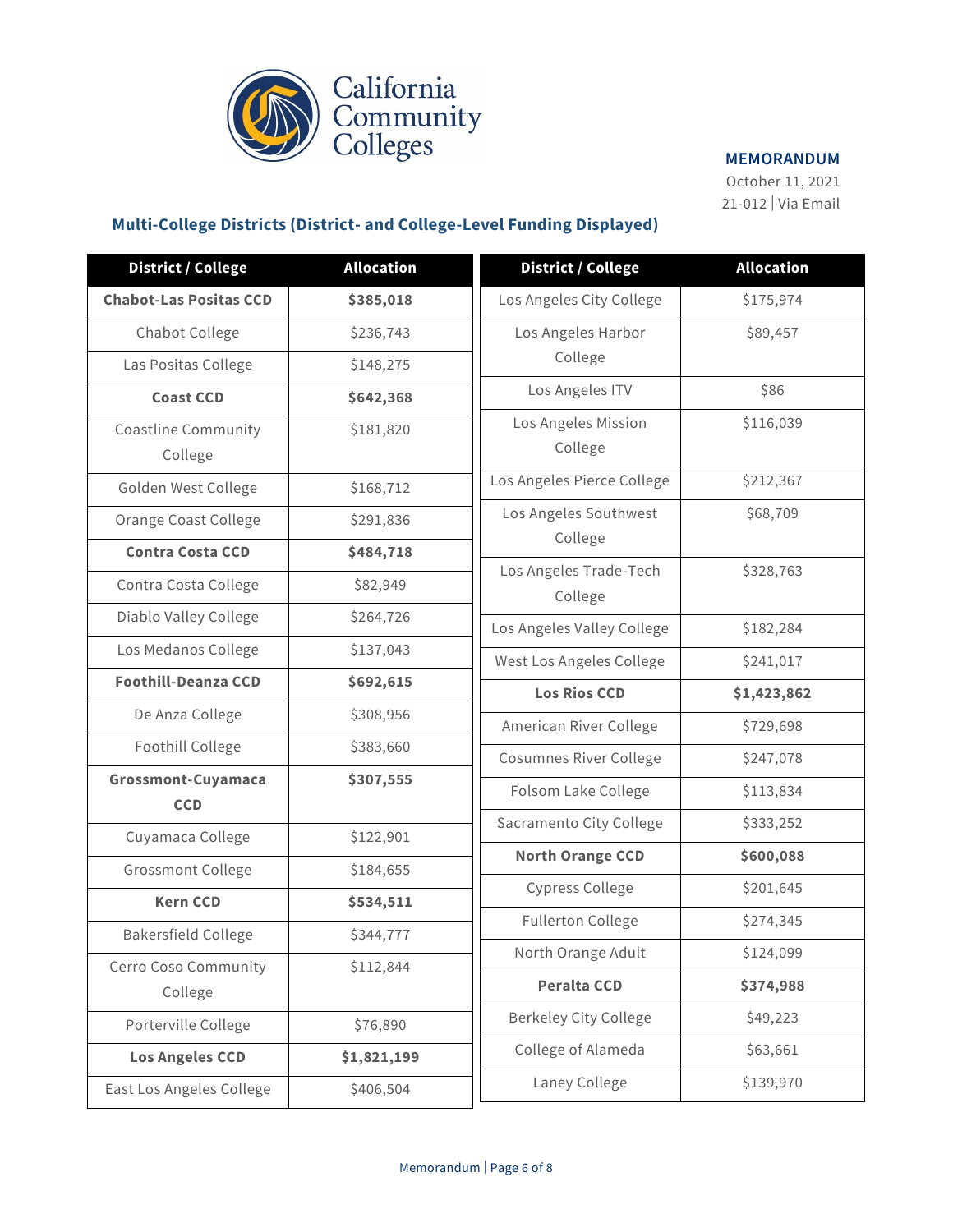

October 11, 2021 21-012 | Via Email

|                              |                   |                                 | $21 \times 12$   $\sqrt{10}$ Lillian |
|------------------------------|-------------------|---------------------------------|--------------------------------------|
| <b>District / College</b>    | <b>Allocation</b> | <b>District / College</b>       | <b>Allocation</b>                    |
| Merritt College              | \$122,134         | Skyline College                 | \$124,107                            |
| <b>Rancho Santiago CCD</b>   | \$753,020         | <b>South Orange CCD</b>         | \$477,977                            |
| Santa Ana College            | \$477,131         | Irvine Valley College           | \$130,562                            |
| Santiago Canyon College      | \$275,890         | Saddleback College              | \$347,415                            |
| <b>Riverside CCD</b>         | \$591,050         | <b>State Center CCD</b>         | \$721,807                            |
| Moreno Valley College        | \$162,028         | <b>Clovis Community College</b> | \$80,752                             |
| Norco College                | \$130,370         | Fresno City College             | \$461,825                            |
| Riverside City College       | \$298,652         | <b>Reedley College</b>          | \$179,229                            |
| <b>San Bernardino CCD</b>    | \$319,787         | <b>Ventura CCD</b>              | \$450,650                            |
| <b>Crafton Hills College</b> | \$67,599          | Moorpark College                | \$168,122                            |
| San Bernardino Valley        | \$252,187         | Oxnard College                  | \$110,696                            |
| College                      |                   | Ventura College                 | \$171,831                            |
| <b>San Diego CCD</b>         | \$1,295,749       | <b>West Hills CCD</b>           | \$135,222                            |
| San Diego Adult              | \$338,140         | West Hills College Coalinga     | \$64,138                             |
| San Diego City College       | \$225,007         | West Hills College              | \$71,084                             |
| San Diego Mesa College       | \$280,200         | Lemoore                         |                                      |
| San Diego Miramar College    | \$452,403         | <b>West Valley-Mission CCD</b>  | \$243,367                            |
| <b>San Francisco CCD</b>     | \$511,692         | Mission College                 | \$139,031                            |
| City College of San          | \$413,019         | West Valley College             | \$104,336                            |
| Francisco                    |                   | <b>Yosemite CCD</b>             | \$353,866                            |
| San Francisco Centers        | \$98,674          | Columbia College                | \$55,356                             |
| San Jose-Evergreen CCD       | \$239,987         | Modesto Junior College          | \$298,510                            |
| Evergreen Valley College     | \$100,930         | <b>Yuba CCD</b>                 | \$191,506                            |
| San Jose City College        | \$139,058         | <b>Woodland Community</b>       | \$62,036                             |
| <b>San Mateo CCD</b>         | \$332,706         | College                         |                                      |
| Cañada College               | \$75,568          | Yuba College                    | \$129,470                            |
| College of San Mateo         | \$133,031         |                                 |                                      |